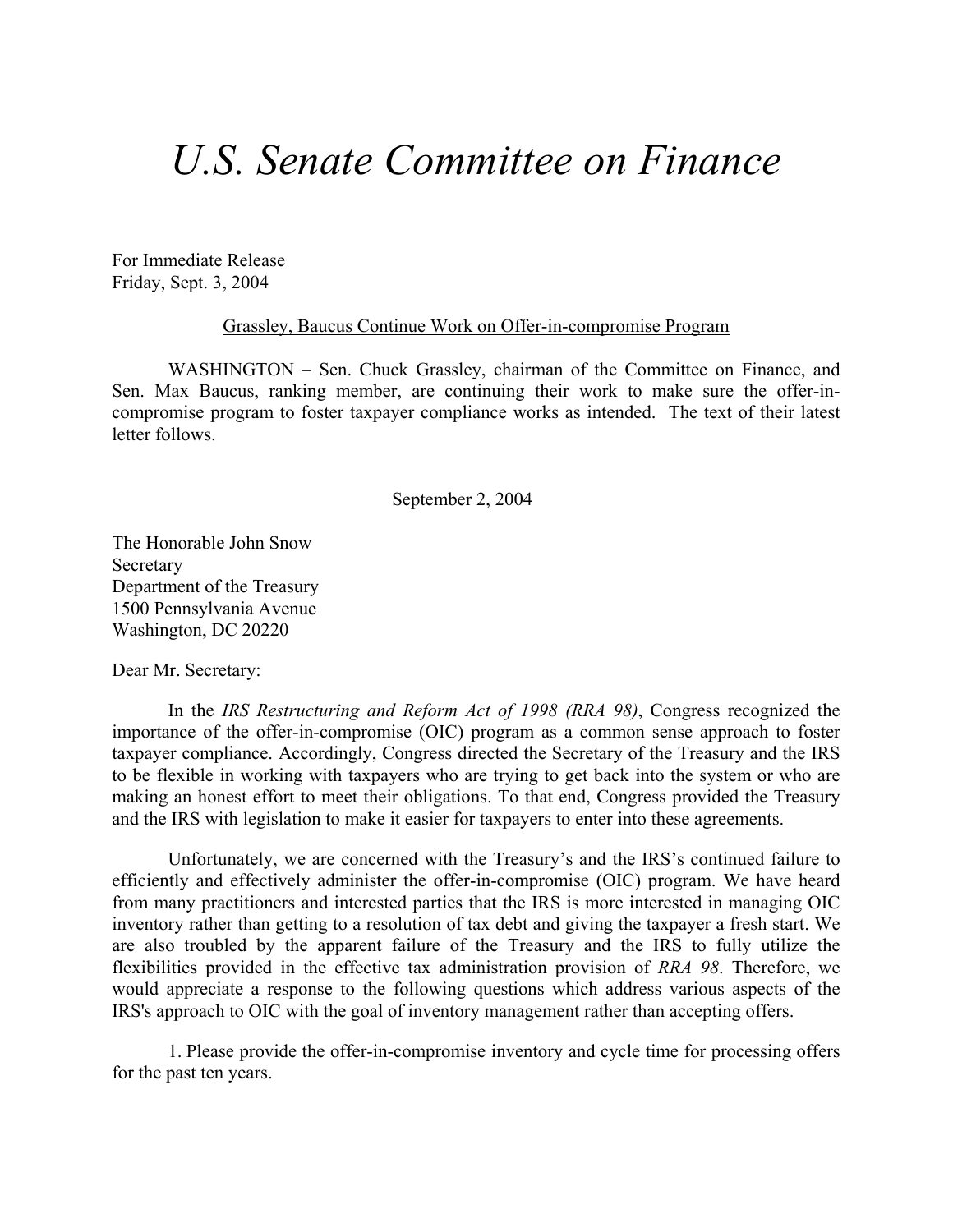2. The IRS is expected to use national standards as a guideline when considering a taxpayer's offer-in-compromise. The IRS is also expected to consider a taxpayer's facts and circumstances in determining whether the national standards are an appropriate guideline for a taxpayer. Please explain the current practices used by the IRS in considering an offer-incompromise.

 3. It is our understanding that prior to 2000, the IRS would consider an offer-incompromise when a bankruptcy proceeding was pending. Why was this practice discontinued? We further understand that recent court proceedings have directed the IRS to consider an offerin-compromise during a bankruptcy proceeding. What is the current IRS position on this matter?

 4. How many offers-in-compromise did the IRS return in fiscal years 2002, 2003, and 2004? What circumstances resulted in their return? How many offers were rejected over the same period? For what reasons were the offers rejected? For accepted offers in fiscal years 2002 and 2003, how much has been collected? For those offers returned or rejected in fiscal years 2002 and 2003, how much has been collected, and by what means, since the return or rejection of the offer? Does the IRS have procedures allowing it to collect information and analyze whether rejected offers should have been accepted (e.g., procedures ensuring that accounts are being worked and information about amounts that have been collected)? If so, please provide.

 5. The Chief of Appeals has indicated that 86% of all offers rejected are appealed. Does the IRS have research identifying the number of rejected offers reversed on appeal? If so, please provide. Does the IRS have a system for reviewing the reasons why reversed decisions were not resolved correctly through initial contact with the IRS? If so, please provide. Has the IRS provided feedback to employees so that corrective actions can be taken to promote a reduction in cases going to Appeals?

 6. Describe the case quality measures for the field and centralized offers-in-compromise program. Does the IRS conduct a separate customer satisfaction survey of the offers-incompromise program? If so, please provide detailed information, including the adequacy of the survey sample size.

 7. Taxpayers sometimes submit offers based on both doubt as to collectibility (DATC) and doubt as to liability (DATL). It is our understanding that the IRS first processes the DATC component before determining whether the taxpayer actually owes the tax, in whole or in part (DATL). Please explain the IRS rationale for this processing approach.

 8. When a DATC offer is submitted, we understand that the IRS first determines whether the taxpayer can full-pay the outstanding liability, based on information provided by the taxpayer on financial statements. Further, we understand that in making this determination, the IRS calculates the ability to pay, in part by computing the monthly installment payment the taxpayer can pay for the remainder of the statutory collection period, plus 5 years. Please explain the IRS's basis for this decision, particularly in light of the IRS's policy statement language that an offer is a viable collection alternative to a protracted installment agreement.

 9. We understand that the IRS has recently implemented a user fee for offers. Taxpayers whose offers have initially passed screening for full-pay and initial processibility will be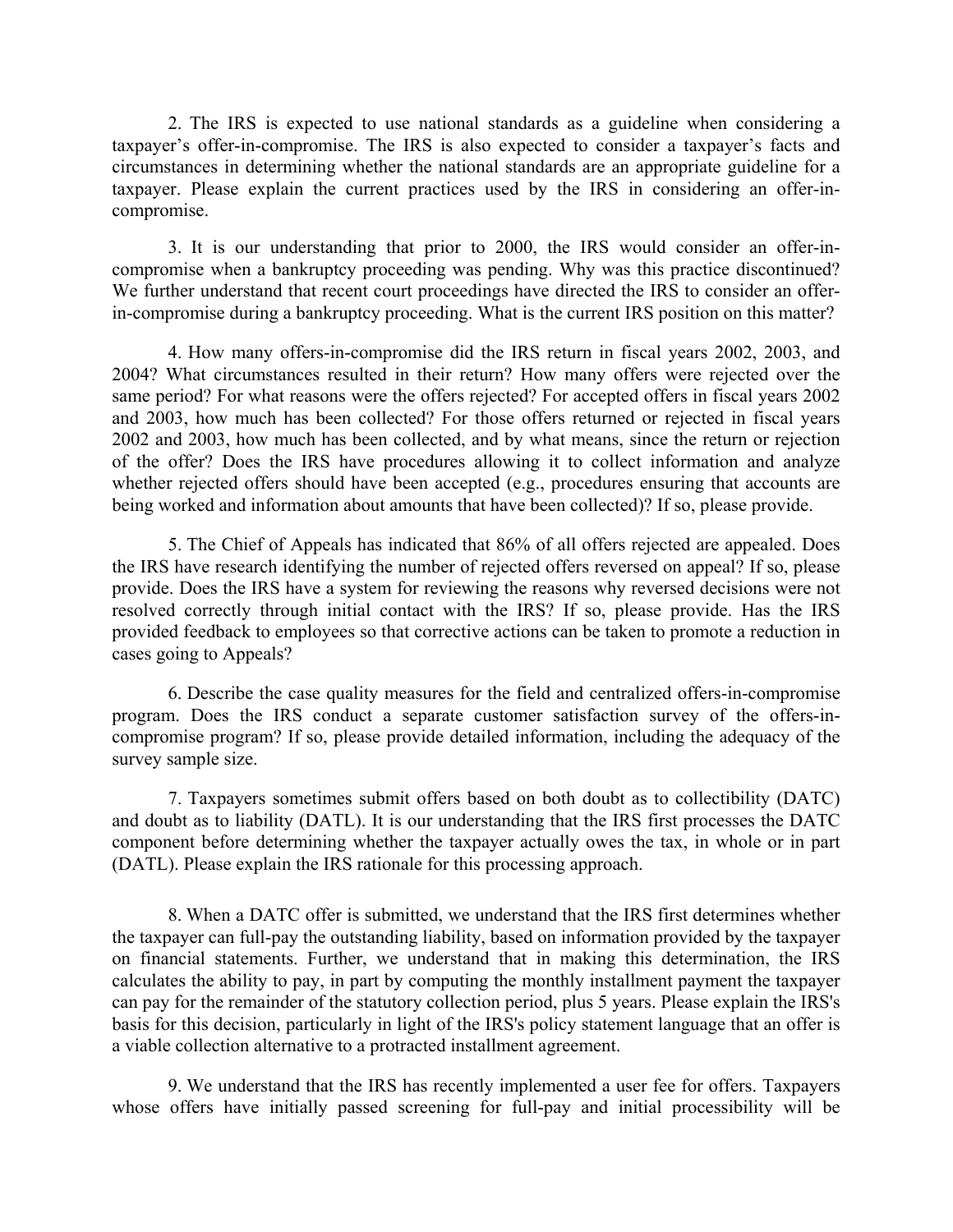returned, without appeal rights, and the user fee retained, if they do not respond to an IRS request for additional information. Other taxpayers who have offers returned without appeal rights have their user fee refunded. Why is there a difference in handling of user fees between these two types of returned offers? How many of these taxpayers resubmit offers? What happens when these offers are re-submitted (e.g., are taxpayers required to pay the user fee again)?

 10. Please describe the implementation of the conference report language pertaining to effective tax administration (ETA) offers, including the issuance and implementation of Treasury regulation section  $301.7122-1(c)(3)$ . What is the process for identifying offers based on equitable considerations and public policy, particularly where the taxpayer does not specifically check the "ETA" box on Form 656? Which employees and/or managers identify these offers? Please provide us with copies of any guidance, training, desk procedures, and check sheets that assist IRS employees in identifying these offers.

 11. We understand that a separate group of Revenue Officers (RO) evaluates "nonhardship" ETA offers. How many levels of review does such an offer go through prior to being evaluated by this group? Do ROs in this group discuss these offers with taxpayers or their representatives prior to rejection? If not, please explain. How many "non-hardship" ETA offers were accepted in fiscal years 2002 and 2003 and fiscal year 2004 to date?

 12. What factors does the IRS take into consideration in determining whether to accept or reject a non-hardship ETA offer? What is the difference, if any, between the analysis of nonhardship ETA offers and DATC offers raising special circumstances? Are DATC offers raising special circumstances involving equity and public policy also considered by the ETA group?

 13. What guidance has the IRS issued to its employees (including training guides, IRM, memoranda, and desk guides for OIC, RO, and Appeals employees) pertaining to the implementation of the provision in the *RRA 98* Conference Report directing the IRS to compromise long-standing cases where penalty and interest have accrued because of delay in determining the tax liability? What is the IRS's position about the interplay between that language and interest abatement under IRC 6404(e)?

 14. What guidance has the IRS issued to its employees (including training guides, IRM, memoranda, and desk guides for OIC, RO, and Appeals employees) pertaining to the compromise of liabilities attributable to the Alternative Minimum Tax arising from the exercise of incentive stock options?

 Thank you for your consideration and prompt attention to these concerns. We would appreciate your response by September 30, 2004.

Sincerely yours,

Ranking Member Chairman

Max Baucus Charles E. Grassley